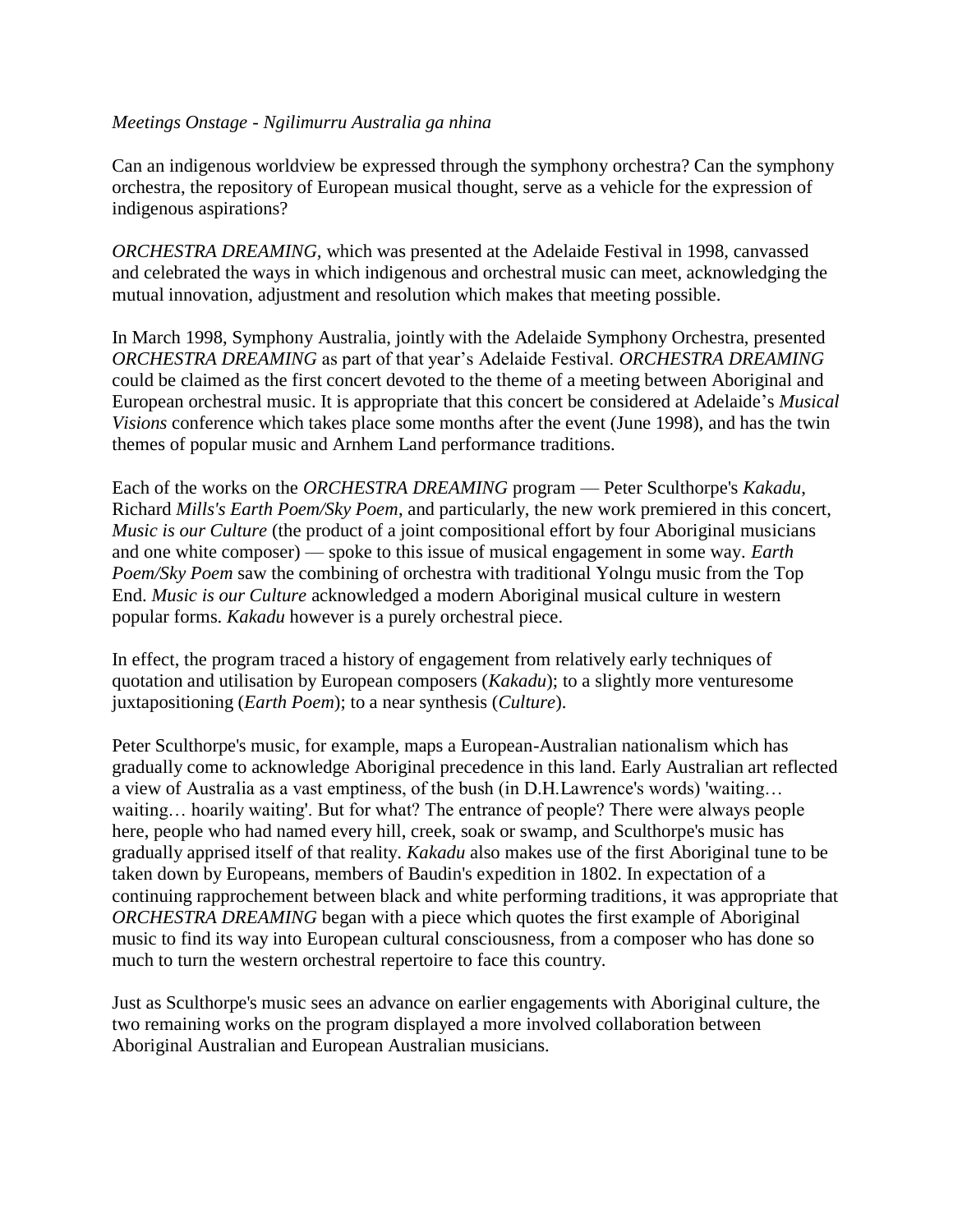Richard Mills's *Earth Poem/Sky Poem* was devised in consultation with Djamina Gurruwiwi and the Galpu Wilderness Dancers And Elcho Island Dancers at Milingimbi and Galiwin'ku (Elcho Island) in the Northern Territory, back in 1993/94. The work juxtaposes orchestral music with songs taken from the repertoire of the Galpu clan of Elcho Island in Eastern Arnhem Land. The overall effect is one of collage; the music of both cultures expressed in their own way. In *Music is our Culture*, on the other hand, the first work for symphony orchestra by indigenous Australians, Aboriginal and European musical traditions intermix.

On paper, a fusion of the European symphony orchestra and Aboriginal music looks incredibly ambitious, if not impossible. Consider that we associate classical orchestral music with polish, clean intonation, the ironing out of logical kinks. It's a style of music which aims for seamless development. Real life rarely seeps into orchestral performance, as it does into traditional Aboriginal ritual, where the proscenium could be considered to be the entire tribal domain — the time-scale eternity.

At a deeper ideological level, the orchestra, or more particularly its central repertoire, expresses a European goal-oriented view of the world — a sometimes avaricious compulsion to reach constructed climaxes. It is music which reflects the concerns of a society which has to a large extent engineered its environment.

Or at least it is when we are talking about orchestral music of the  $18<sup>th</sup>$  and  $19<sup>th</sup>$  centuries. There are aspects of  $20<sup>th</sup>$  century orchestral culture, which augur well for future associations with Aboriginal music. Aspects related to the way the resources of orchestral music have been opened up this century so that orchestral music can abandon a formal analogy with argument, and express the experience of the moment, notions of stasis, looser structures. Couple this with the fact that popular Aboriginal music these days embraces western techniques — many of the basic tools of European composition (chords, harmonically-shaped melodies, simple forms) — and we have the basis for technical collaboration.

Yet, even considering the way orchestral music has been freed up in the  $20<sup>th</sup>$  century such that it can incorporate outside influences, there would seem to be few natural meeting points between European and Aboriginal cultures. One assumes that we are talking about a fusion of the orchestra with *traditional* Aboriginal music. *Music is our Culture* saw the combining of orchestral music with a more modern, urban Aboriginal sound.

*Music is our Culture* developed out of a need felt by the then ABC orchestras to engage with Australia's indigenous music-makers: to produce a piece which is a genuine expression of the artistic aims of indigenous musicians in response to working with a western classical orchestra and which helps reshape western music-making with the benefit of indigenous insights.

When this idea first surfaced, Symphony Australia's Artistic Administrator, US-born Sam Dixon, struggled for months with the difficulties of finding a meeting point between the cultures. When the project was first broached with Jenny Newsome of Adelaide's Centre for Aboriginal Studies in Music, she suggested some guidelines which were more likely to guarantee an authentically indigenous orchestral work, a *real* improvement on the usual 'appropriation':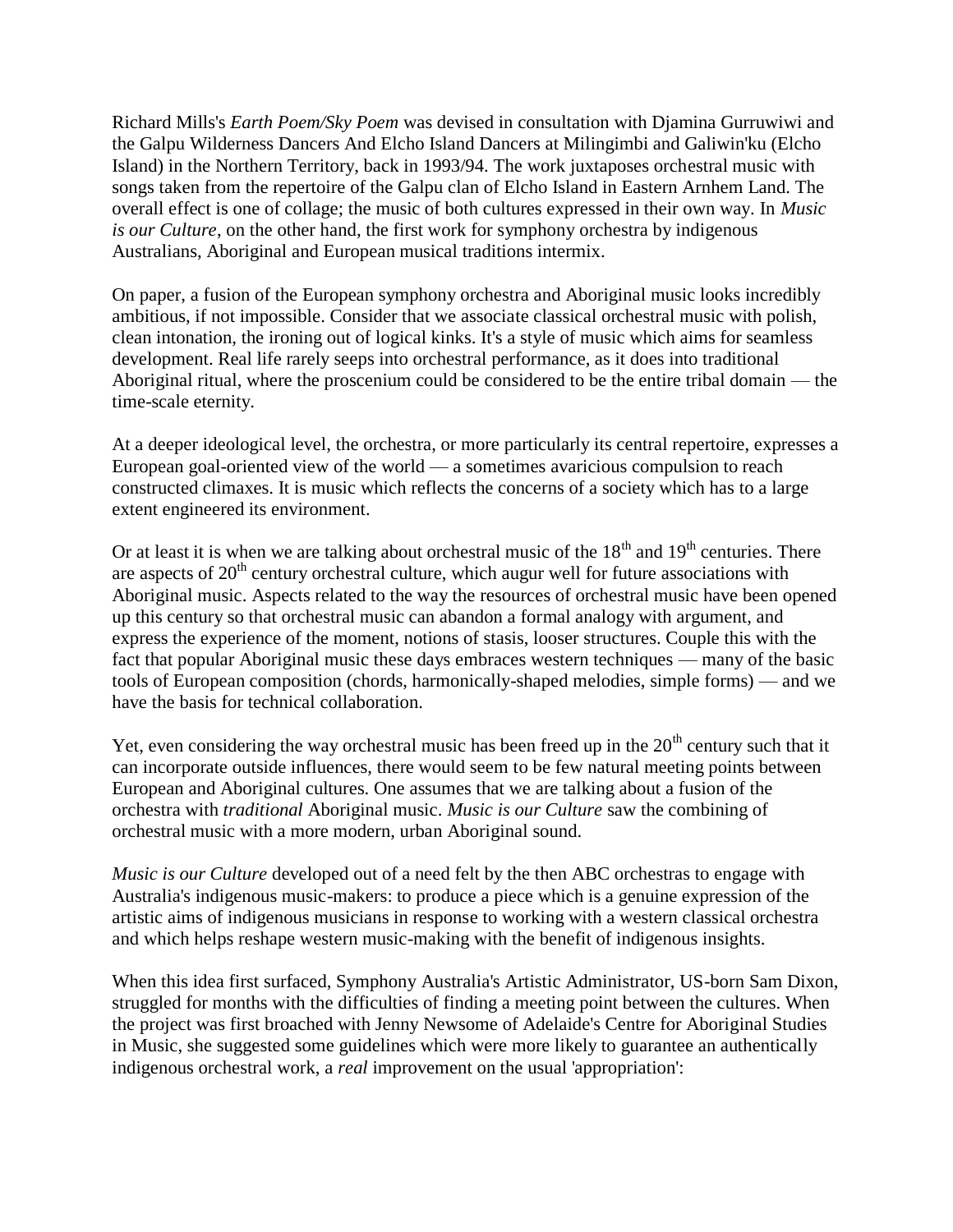- the work to be created collaboratively by a team who were to initiate creative ideas all the way through;
- the team to comprise of musicians who are conversant with modern popular styles;
- the abandonment of a requirement for the orchestra to be treated as a monolith, and the acceptance of words and dance as essential musical elements.

She proposed a team comprising four musicians of different indigenous backgrounds:

- Jardine Kiwat, from North Queensland, of Torres Strait Island descent, a fusion guitarist, singer, drummer and songwriter;
- Grayson Rotumah, from northern NSW, also a guitarist, of Bandjalung and Melanesian descent;
- Kerry McKenzie, a virtuoso didjeridu player from north central NSW, of Gamilraay descent, and
- Jensen Warusam, a Torres Strait Islander, the only traditional person in the team, a former dancer with Bangarra and NAISDA, who also has knowledge of NE Arnhem Land styles.

How to assist this group compose for orchestra became the next question. Chester Schultz, an Adelaide composer with extensive experience in the language and musical revival of the Nunga people of Adelaide — and possessing arguably the most extensive knowledge of, and sensitivity to, traditional and 'Contact' Aboriginal music of any western-educated composer — assumed a unique role of facilitator, editor, orchestrator, translator, researcher, scribe and co-composer - a role requiring more self-effacement than the average composer is prepared to submit to. Richard Mills, composer of *Earth Poem/Sky Poem*, was engaged as Consultant Conductor for the workshop period and first performance.

Symphony Australia asked for a 30-minute work comprising song, dance and text, an ensemble of indigenous performers and an orchestra of no greater than the ASO's establishment strength (triple woodwind, a string strength of 12-10-7-6-5, brass, harp and percussion). A pre-recorded tape track could complement the live performance.

As important as the team was, *Music is our Culture* is as much a product of its method of composition which involved weekly or twice-weekly meetings of the composing team and workshop-rehearsals with orchestra roughly every two months.

In weekly sessions during 1997 the team grappled with issues of the participants' heritage, the mixing of musical styles, the solving of technical problems, how to express the conceptual themes musically, the peculiarities and possibilities of the western classical orchestra. Musical segments were sketched and at one stage the team experimented with the use of a 4-track cassette recorder in order to hear and evaluate more easily the approximate sound of multi-layered music which they could not, for practical reasons, play 'live' themselves. Significantly, musical ideas tended to come up as a 'storyline' evolved and the group grappled with linking the visual images.

How the team worked with orchestra is a question of much interest. The first couple of orchestral sessions consisted of testing various instrumentations of material composed in traditional and graphic notation and seeking out meeting points between Aboriginal and European instruments — essential for the team to get to know the palette that they were to deal with. At one stage in the first workshop in April 1997, Schultz asked Kiwat what other percussion instruments he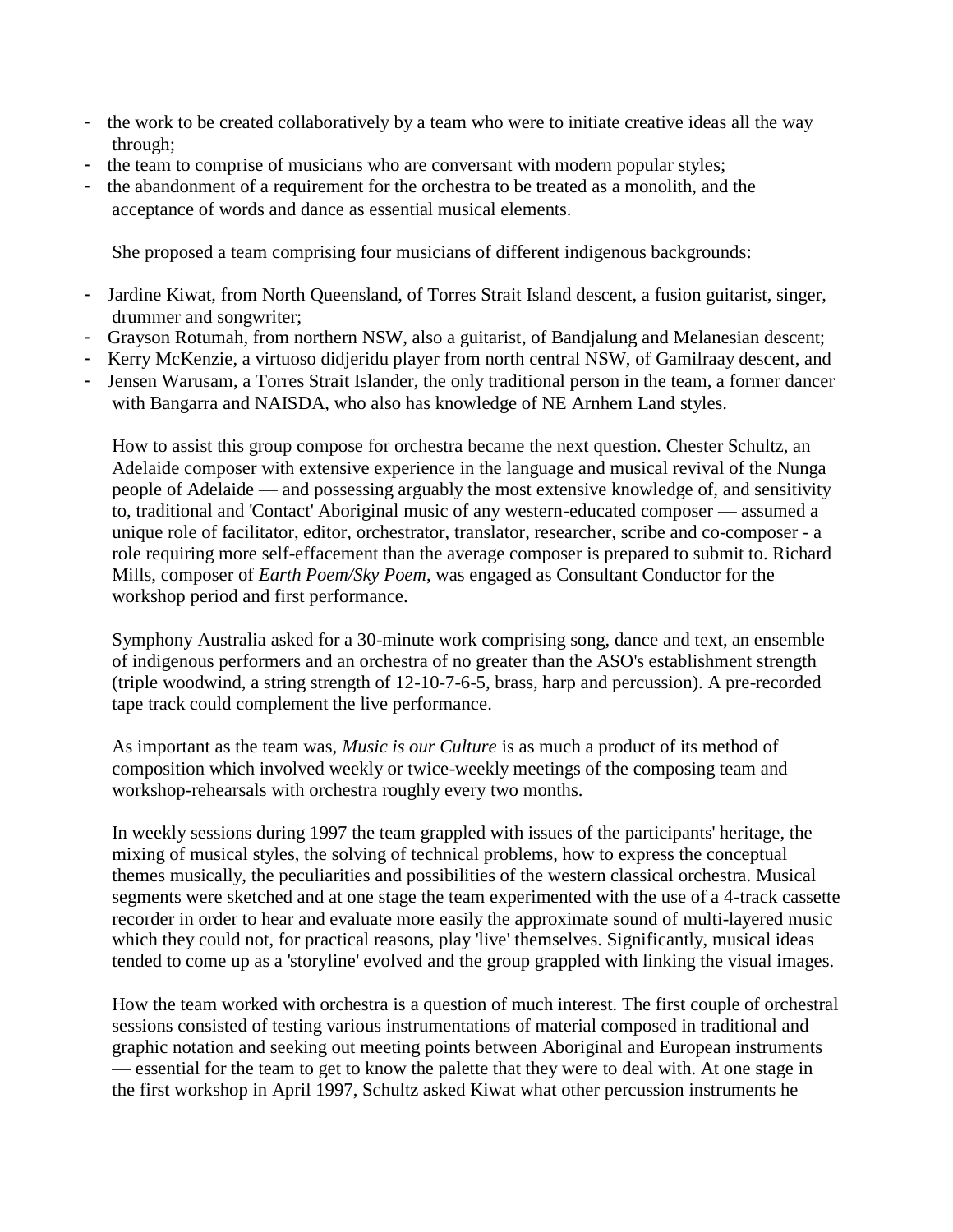might want to hear, and Kiwat replied, 'Whatever earthy sounds there are to go with lumut, warup, kulups and bilma, [the Torres Strait slit- and hourglass-drums and shakers and Arnhem Land clapsticks which the team brought along to the session]'. In June, Richard Mills set a deadline for presentation of the complete piece in sketch form, and the composing team played the work as a quintet in August. Thereafter, orchestral workshop sessions became more a matter of testing the orchestration and weighting of fully composed sections. It was a time for Schultz to change gears — from discreetly allowing the piece to evolve out of the discoveries of the indigenous creators, to pressing for firmer decisions about the orchestration, albeit negotiating agreement at every stage.

The path of such a collaboration is not exactly smooth. For example, it's fair to say that at the beginning of the project the Aboriginal musicians were unaware of such givens of orchestral culture as the firm dependence by orchestral musicians on notation — this was solved partly by finding musicians within the orchestra who were prepared to improvise and partly by Schultz assuming the role of educator/guide. Another ongoing conflict was the need to balance orchestral deadlines with the composing team's need for thinking space. Schultz concedes the creative potential in such tensions, but feels that the workshop structure was insufficiently different from the usual 'Young Composers' Workshop', where the composer is already fully trained, has an ear for orchestral sounds, and comes along with a nearly complete score which is then just tweaked into shape. Mills, on the other hand, believes that the project was 'wisely planned because there was time to explore and experiment without leaving the orchestral musicians sitting around in call-time twiddling their thumbs'.

There was always an issue of the degree to which traditional elements should be included. Symphony Australia was mindful of the fact that audience members would expect something sounding familiarly Aboriginal to emerge. In part, Kerry McKenzie's didjeridu guaranteed that. But, as the only traditional man in the group, Jensen Warusam most keenly felt the pressure to introduce traditional elements. 'This was an issue often discussed by the guys', said Schultz, who pointed out that three of the team are far removed from the traditional past. He agreed however, that without the hints of tradition visible in Warusam's choreography, and the use of certain instruments, there would have been a lack of poignancy; the message of dislocation might have been less dramatic.

In the end, the team fulfilled their brief, producing a half hour work for orchestra, indigenous musicians and dancers (Warusam and non-Aboriginal Juliette Bland). A narration (culled from the team-members' recorded accounts of their experiences) was read by actor, James Muir. Despite my partisan position as the commissioning body's representative, I regard *Music is our Culture* as one of the most successful fusion pieces in the repertoire. It not only conveyed the experience of Aboriginal people in the modern world, but blended a large array of styles, moving easily from one genre to another. Interestingly, the orchestra was not subjected to unusual formations or complements in the end.

I would ascribe the success of the work to the following ingredients:

- (i) A judicious combination of talents
- (ii) A productive structure for the creative process, providing: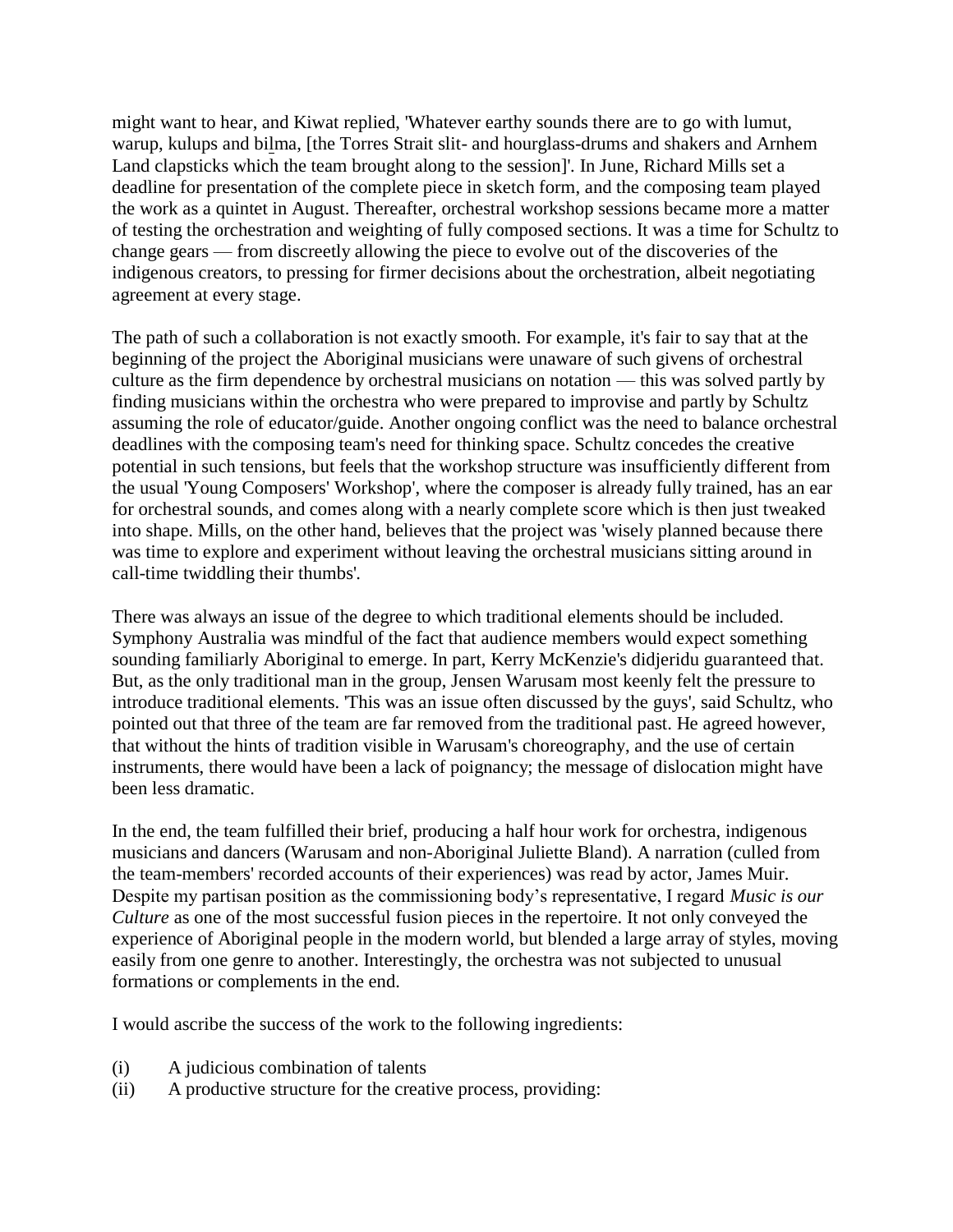(a) Plenty of opportunity for the team to thrash out their ideas, but also opportunities for testing interim results, with editorial input by Mills and myself as the commissioner's representative

(b) A series of deadlines at stages along the way

(iii) Getting the creative process the right way round; working out what *needed* to be said first and letting the piece evolve rather than rush too soon into a musical scheme

It is gratifying to Symphony Australia that team-members benefited from this project. When Jardine Kiwat first saw the full orchestra he thought, 'How the hell am I going to keep everybody busy?' Then he realised he didn't have to. *'Music is our Culture* stretched me in terms of working with a large group, not only thinking of something for everybody to do, but how to rest them. Now [when I'm working with my own group] I'm always thinking of a bigger picture'.

*Music is our Culture* premiered as part of *ORCHESTRA DREAMING* at Thebarton Theatre, 13 March 1998 to an audience whose response *The Australian's* critic, Stephen Whittington, described as 'rapturous'. In the closing minutes *of Music is our Culture* you can get some idea of the power of the piece. Though a team of five composers devised the work, it seems to tell one story, that of being stolen from traditions. There is a poignancy in the predicament of the 'stolen person' as the narrator tells us of life in the city at the end:

*It's hard to go back… Hard to go forward… Hard to know why. We've changed,… I know I have, looking for my traditions in another man's place*.i[i]

At this point, musically, the high harp, warup, didjeridu and orchestra combine to produce a unique instrumental sound, an authentic contribution to the tonal palette of the orchestra from voices that are new to the medium. The last seven or so minutes are perhaps the most poetic moments in a piece which is full of poetry. Despite the 'realistic' concession that Reconciliation has not yet been achieved, the music adroitly inserts hope beneath the understandable scepticism.

Part of the success of *Music is our Culture* derived from the blending of a modern urban Aboriginal music with orchestra, blending styles where blend is possible. But the *ORCHESTRA DREAMING* concert raised a potentially more difficult problem. Richard Mills's *Earth Poem/Sky Poem* attempts a combination of western orchestral music with *traditional* Aboriginal music.

Mills's *Earth Poem/Sky Poem* came out of a 3-month residency at Milingimbi and Elcho Island in the Northern Territory. It was commissioned by the Darwin Symphony Orchestra and first performed by them in December 1993, subsequently opening the new NT Parliament House in Darwin in 1994. The recent performance by the Adelaide Symphony Orchestra was the first outside the Northern Territory.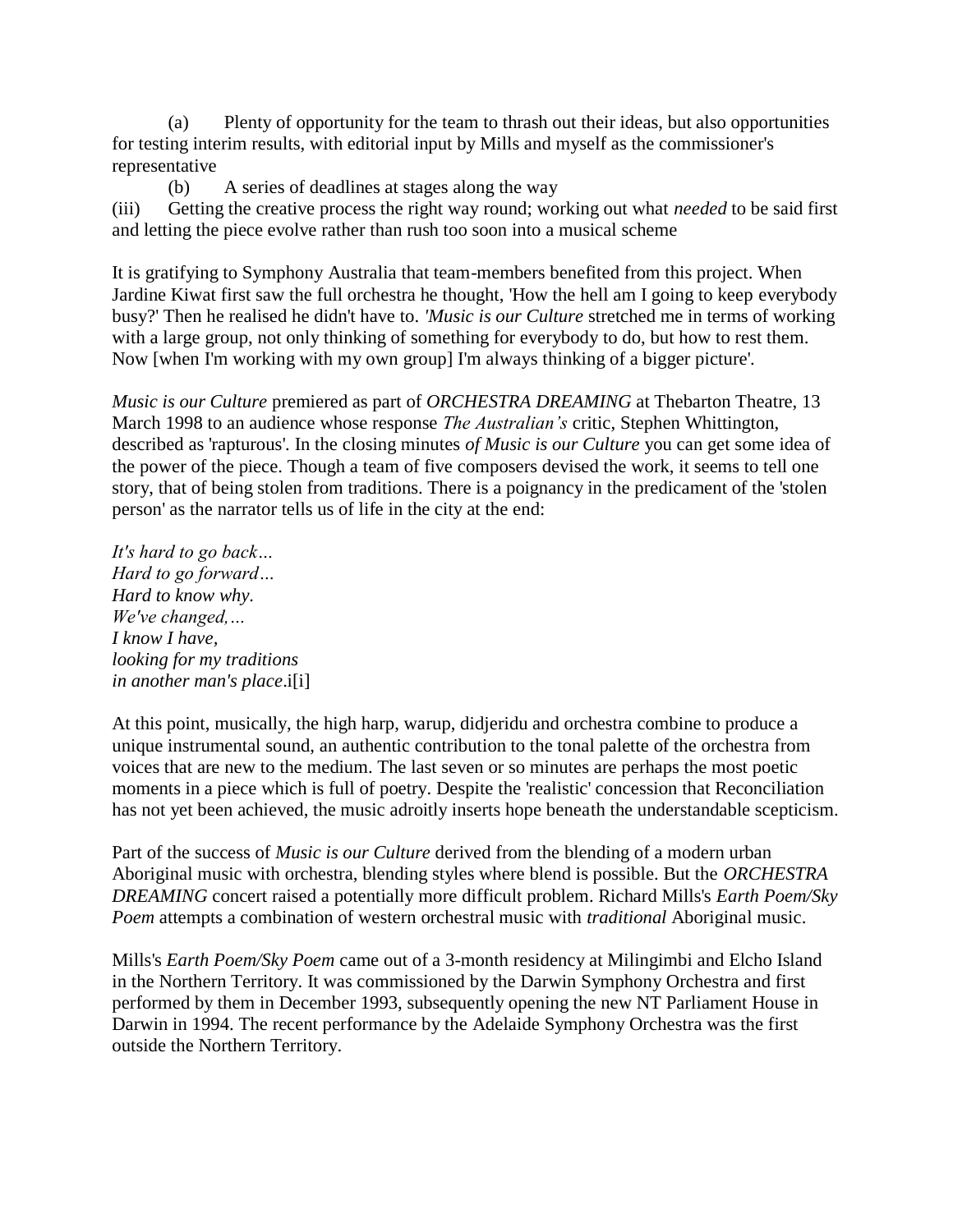Mills sees *Earth Poem* as a vision of the world of the Yolngu. Traditional songs about brolgas, crocodiles and magpie geese are embedded in an orchestral framework which basically describes the passing of a day, the orchestra providing an environment for songs from two series, one of which according to Steve Knopoff, 'involves a cluster of spirit-beings centred around Banumbirr the Morning Star… The other series is an inland series related to the travels of the Wawilak Sisters and (for the Galpu, though not all clans who sing Wawilak songs) the great ancestral snake, [Wititj]'.ii[ii]

In traditional practice these songs would separately follow various prescribed sequences depending on the context in which they were being sung. In *Earth Poem/Sky Poem*, however, the orchestra basically acts as a frame for a roughly chronological presentation of the song-subjects. It is a spectacularly simple solution to the question of how to combine these two very different musical traditions.

# I. **Prelude**

*Yidakayi* (Calling Songs)

II. **Star music** *Banumbirr* (Morning Star Song) Star Sonata (solo flute, clarinet)

### III. **Sunrise**

- IV. **Land music** *Wänga* (Land) *Man'tjarr* (Leaves) *Ngatha* (Food Gathering) *Gurtha* (Fire)
- V. **Cloud music** Cloud Sonata I. *Mangan* (Cloud Song) Cloud Sonata II

## VI. **Animal and bird music**

*Gurrumattji* (Magpie Geese) *Bäru* (Crocodile) *Bul'mandji* (Shark) *Weti* (Wallaby) *Gudurrku* (Brolga)

- VII. **Storm** *Waltjan* (Rain) *Gapu* (Water) *Wata* (West Wind)
- VIII. **Sunset**
- IX. **Nocturne** (solo violin)

## X. **Postlude**

This is not to say, however, that *Earth Poem/Sky Poem* is a more ambitious or sophisticated piece than *Music is our Culture*. *Music is our Culture* grappled with issues of far greater social and emotional complexity. With five musicians exchanging their stories and talking and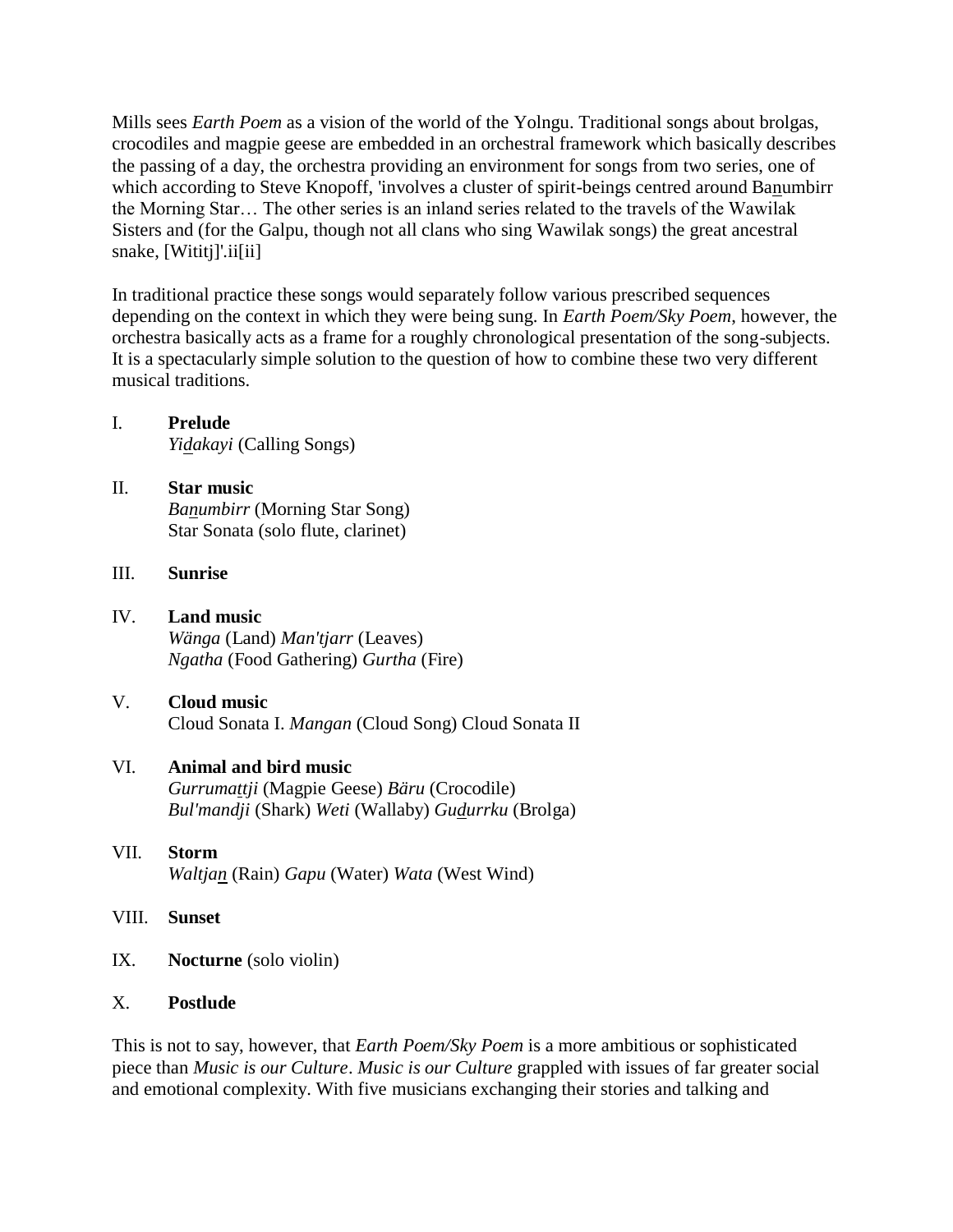conferring over an 18 month period, it is no surprise that *Music is our Culture* also resulted in a more integrated union of elements. Yet, *Earth Poem/Sky Poem* attempts to combine musics which do not have obvious commonalities; to bring them together across what must be one of the greatest gulfs between cultures in the world.

It could be asked what degree of insight listeners gained into the complexity of Yolngu musical culture from this piece. For one thing, the appearance of 'painted-up' performers dancing in front of an orchestra was a constant reminder of the contrast between the two cultures. Listeners also got to hear traditional music in a context which promoted the drama, colour and rhythm of the songs. The orchestral setting, with such devices as storms and nocturnes, also enhanced the impression that these songs are very much linked to the natural world of the Yolngu.

However, the audience probably would not have gained a deeper understanding of the musical processes at work in the Yolngu songs. Few listeners would have been aware, or become aware, of the ways in which Yolngu songmen juggle textual phrases or melodic alternatives.

That said, the work was still the result of a laudable amount of cross-cultural negotiation, sometimes at a deep, if not immediately apparent, level. Most obviously, there were long orchestral interludes in which the Galpu Dancers had to improvise choreography utilising traditional movements from their song repertoire.

Behind the scenes, negotiation with traditional performers provided an object lesson in crosscultural interaction for concert administrators accustomed to dealing with classical music professionals.

One of the ways in which Mills adjusts to the Yolngu way of doing things in *Earth Poem* is to make use of two principal singers, one to represent each of the two moieties (or halves) into which the Yolngu divide their world. A world in which animals, humans, plants — *all things* are either dhuwa or yirritja. Thus there are two main singers in *Earth Poem*. A dhuwa singer sings of subjects that are of the dhuwa moiety (eg. shark); a yirritja singer may sing only of what is yirritja (eg. crocodile). The work reflects this division throughout, and Symphony Australia therefore had to make sure that the Galpu Dancers brought down singers from each of the tribal moieties. *Earth Poem/Sky Poem* signalled the first time a Symphony Australia contract has specified that a touring group supply 'one (1) singer of the dhuwa moiety, one (1) singer of the yirritja moiety.'

As well, the difficulty of knowing exactly who would turn up was a new experience for classical music administrators. The program booklet (even the airline tickets) listed certain singers based on the *likelihood* that they would be able to appear. However, when the time came for the group to depart for Adelaide, certain members who had been earmarked to perform had to stay behind on Elcho Island to fulfil ceremonial obligations. Substitute performers had to be found, and discussions then had to take place to ensure that these 'understudies' could perform the traditional material according to custom and descent and other considerations.

Such efforts are worthwhile in order to give musicians the chance to perform together and let them and their audiences begin to appreciate each others' craft, but even in the surface details of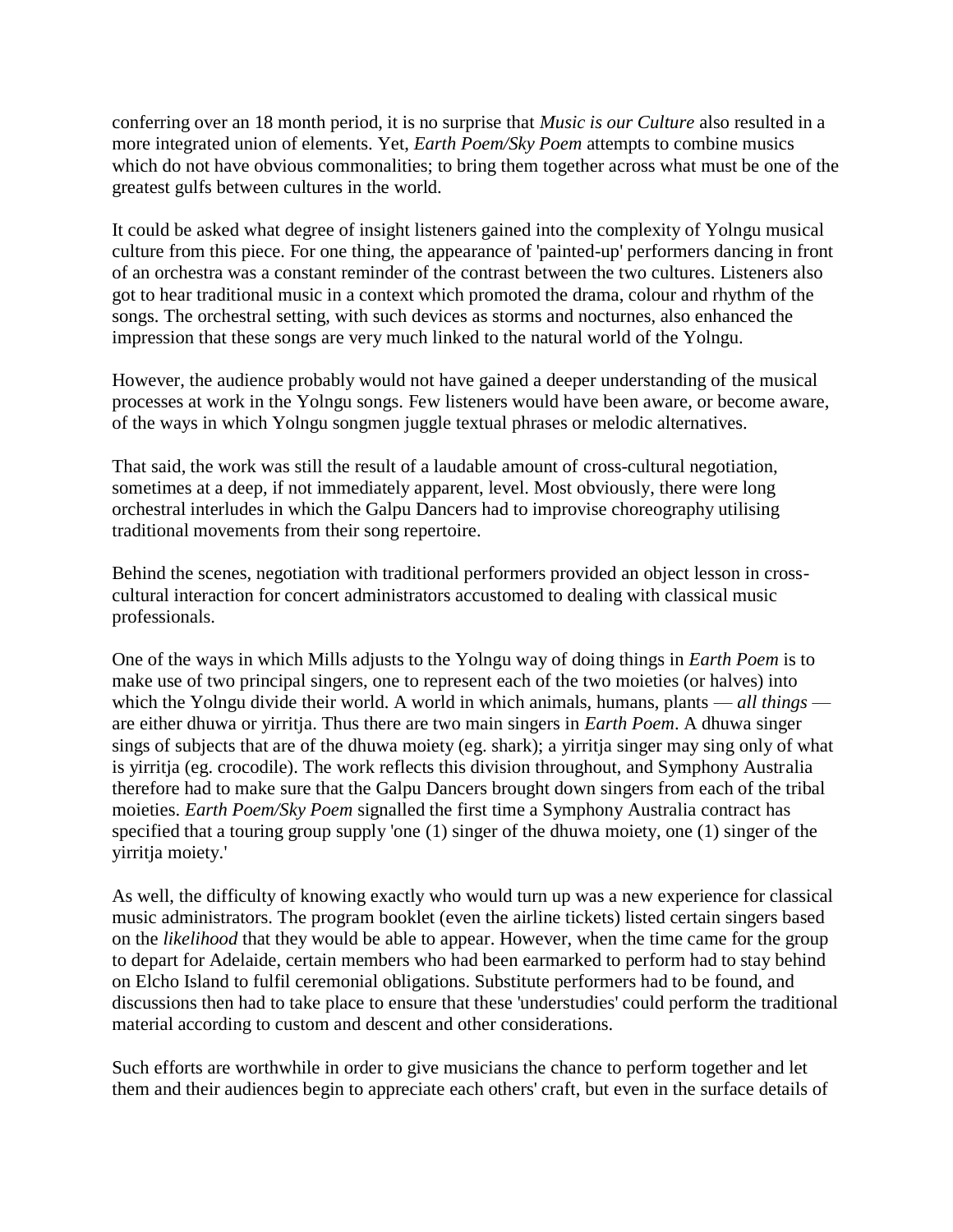*Earth Poem/Sky Poem* — as a musical product — there is something blatantly challenging and promising about the way both cultures are paired. In many *ways Earth Poem/Sky Poem* is a work of great beauty in that both cultures express themselves uninhibited by the other. There is a real sense of sharing the limelight — the Yolngu dancers are the feature when their songs are being performed; the orchestra has generous opportunities to shine. Both cultures can come together it seems to be saying, and it can be as simple as this. ---

But would Yolngu people regard *Earth Poem/Sky Poem* as 'ganma' — to make use of a Gumatj clan term which describes the confluence of salt water and fresh water in tidal estuaries, and, more importantly, symbolises for them their concept of the meeting and coalescence of difference? Well, I can't speak for Yolngu people, but I do see tempting clues to the possibility that musical meetings could be achieved at deeper structural levels, should they be desired. There is the possibility of meeting at the level of creative invention, I would have thought. After all, the Yolngu possess a tradition of manipulating musical and symbolic material. Songmen select their textual phrases from a repertoire; there is sufficient variability in the accompaniments of clapsticks and didjeridu and the overlapping patterns of voice, sticks and didj to sustain longterm interest. And just as the symbolism of shared song subjects can be used to connect different strings of traditional songs, could not the manipulation of symbolism serve as an analogue to western music's key modulation? There is among the Yolngu of Yirrkala, as Steve Knopoff points out (1992), an understanding of human creation, and a tradition of creating new songs (Yuta manikay) out of traditional material. Aren't there grounds then for sitting down and talking about collaborations with our fellow citizens of the Top End?

And are we limited only to the Yolngu? Ethnomusicologists have always recognised a degree of creativity in Yolngu music-making; but have tended to dismiss this possibility in regard to the people of the Western Desert. Taking the lead from T.G.H.Strehlow, the common wisdom has been that desert music is a repertoire learnt from rote; that there is no modern-day creativity. As Strehlow once put it, as if sealing the question for ever in relation to the Arrernte people, the thoroughness of their forefathers in commemorating the landscape in song and verse had left them 'not a single unoccupied scene which they could fill with the creatures of their own imagination' (Strehlow 1947).

My own brief experience, however, suggests that the process of learning Central Australian songs is more a matter of *re-creation* than rote repetition; the young singer learns the techniques by which s/he may deduce the method of applying text to each songline's melody shape. Articles by Catherine Ellis and Ken Hale and more recently, Myf Turpin, support this contention (1984).

As for a creative repertoire fixed for all time in the Dreamtime, one still hears of new verses being 'dreamt'. Sure the fact that the new material needs to well up from a realm remote from human activity, apparently impervious to human intercession, has ramifications for orchestral deadlines, but there is still a degree of creativity in traditional Central Australian music which could serve as a basis for collaboration. And Centralian's are not fazed by working in our ways. Jenny Newsome tells the story of old *tjilpis* from the tribal lands up in northern South Australia correcting the part-singing of CASM students. How? Because they were recalling what they'd picked up about voice leading when they were in the Ernabella Choir.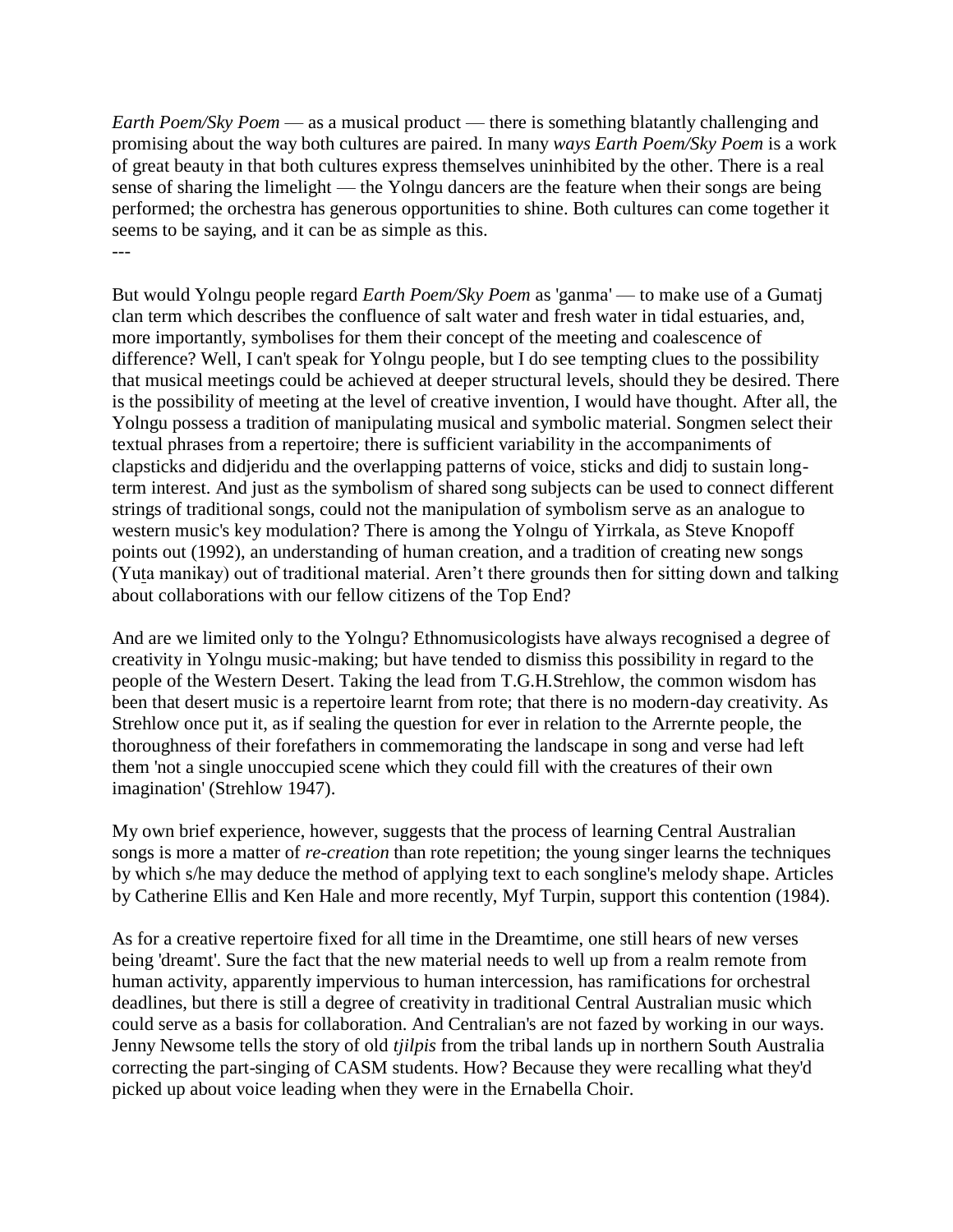Finally, why should our orchestras engage with these indigenous musics?

Well, Béla Bartók, who went out with a wax cylinder phonograph to record Eastern European folk music in the early years of this century, found that the richest music resulted from the socalled 'clash of cultures'. Australia hosts some of the most contrasting cultures on the face of the globe. Surely, when one considers the range of Aboriginal music that exists here (from the various traditional musics still being performed, to modern popular manifestations), there is much potential to explore.

But the best reason simply is this: we live in this land. The centre of our existence is here. Should we not have a repertoire that tells us how Sydney Dwarf Apples flower more prolifically after fire or that the Red-tailed Black Cockatoo comes into Alice just before rain? The institutions and traditions, which were brought here from Europe, must adjust to the new environment. In the matter of our musical institutions, we must learn from the native musical traditions.

We live in Australia. We must sing about Australia. Or as they might say in Eastern Arnhem Land:

*Ngilimurru Australia ga nhina. Ga ngilimurru balang Australia-dhi dar'taryun*iii[iii].

Gordon Kalton Williams, © 1998/2013

#### References:

Knopoff, S. 1992 '*Yuta Manikay*: Juxtaposition of Ancestral and Contemporary Elements in the Performance of Yolngu Clan Songs', *Yearbook of Traditional Music:* 24.

See for example, Hale, K. 1984 'Remarks on Creativity in Aboriginal Verse' in, eds. Kassler, J.C. & Stubington, J. *Problems and Solution,* Sydney: Hale and Ironmonger.

Strehlow, T.G.H. 1947, *Aranda Traditions*, Melbourne: University of Melbourne.

Turpin, M. 2007, 'Artfully hidden: text and rhythm in a Central Australian Aboriginal song series.' *Musicology Australia*, 29, 93-108

**Symphony Australia**, formerly ABC Concerts, is a wholly-owned company of the Australian Broadcasting Corporation. It is the service organisation for the former ABC orchestras — the Adelaide, Melbourne, Queensland, Sydney, Tasmanian and West Australian Symphony Orchestras.

*This article was first published in* Musical Visions: Selected Conference Proceedings from the Sixth National Australian/New Zealand IASPM and Inaugural Arnhem Land Performance Conference, *ed. Gerry Bloustien, Wakefield Press, Adelaide, 1998*